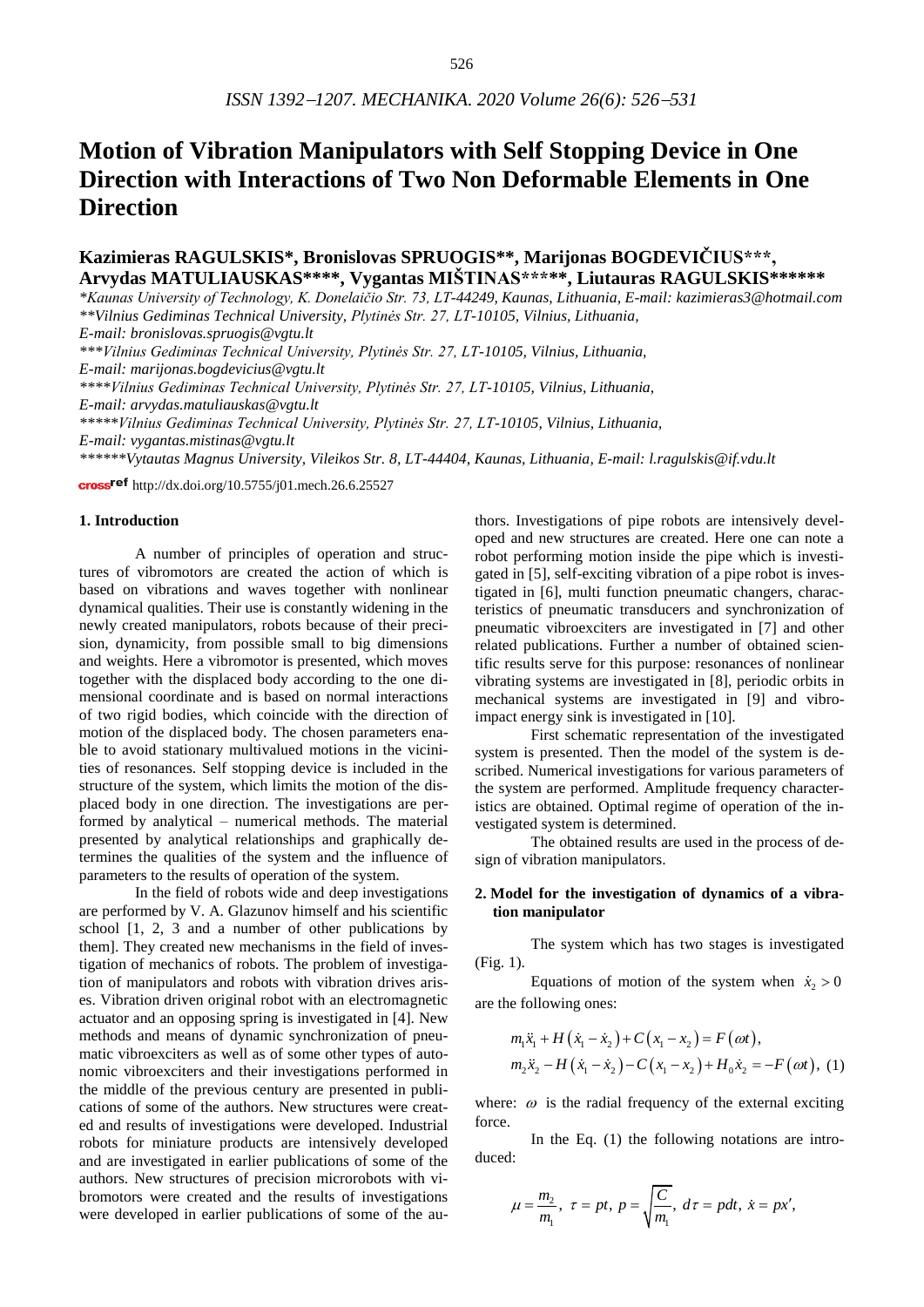$$
{}^{'} = \frac{d}{d\tau}, \quad = \frac{d}{dt}, \ 2h = \frac{H}{\sqrt{Cm_1}}, \ 2h_0 = \frac{H_0}{\sqrt{Cm_3}},
$$

$$
v = \frac{\omega}{p}, \ f(\nu\tau) = \frac{F(\nu\tau)}{C}.
$$
 (2)



a) Schematic representation of the vibration manipulator



b) Self stopping device

Fig. 1 Model of the system:  $m_1$  and  $m_2$  are masses of the input and output elements;  $x_1$  and  $x_2$  are the coordinates of the interacting surfaces of the input and output interacting elements; 3 is an immovable surface; 4 is a self stopping device  $\dot{x}_2 < 0$ ; 5 are connecting elements with the coefficient of stiffness *C* and the coefficient of viscous damping *H*; 0-0 is the static position of equilibrium of the interacting surface of element 2 with respect to element 2

The Eq. (1) respectively become the following ones:

$$
x_1'' + 2h(x_1' - x_2') + x_1 - x_2 = f(\nu \tau),
$$
  
\n
$$
\mu x_2'' - 2h(x_1' - x_2') + 2h_0 x_2' - x_1 + x_2 = -f(\nu \tau).
$$
 (3)

Assuming harmonic excitation:

$$
x_1'' + 2h(x_1' - x_2') + x_1 - x_2 = f \sin(\nu \tau),
$$
  
\n
$$
\mu x_2'' - 2h(x_1' - x_2') + 2h_0 x_2' - x_1 + x_2 = -f \sin(\nu \tau).
$$
 (4)

The following value of the force is calculated:

$$
P = -f\sin(\nu\tau) + 2h(x_1' - x_2') - 2h_0x_2' + x_1 - x_2.
$$
 (5)

Calculation according to the presented equations enables to investigate dynamical qualities of the analysed system.

#### **3. Results of investigation of forced vibrations of the vibration manipulator**

In this case investigation is performed by assuming:

$$
\mu = 4, \ h = 0.1, \ h_0 = 0.1, \ f = 1. \tag{6}
$$

Initial non dimensional displacements and velocities are assumed equal to zero.

Two periods of steady state motion are investigated.

#### 3.1. Results of investigation of dynamics of the system before the resonance

The following value of non dimensional frequency of excitation is investigated:

$$
v = 0.5.\t(7)
$$

Amplitude frequency characteristics (constant part and first three harmonics) of steady state regime are shown in Fig. 2.



Fig. 2 Amplitude frequency characteristics (constant part and first three harmonics) of steady state regime of a vibration manipulator before the resonance

Dynamics of the system is presented in Fig. 3. Non dimensional displacement of the first degree of freedom as function of non dimensional time, non dimensional displacement of the second degree of freedom as function of non dimensional time, non dimensional velocity of the first degree of freedom as function of non dimensional time, non dimensional velocity of the second degree of freedom as function of non dimensional time, difference of non dimensional displacements as function of non dimensional time, force as function of non dimensional time, difference of non dimensional displacements as function of the second non dimensional displacement are presented.

From the obtained results it is determined that the constant part and the first harmonic are much larger than further harmonics.

3.2. Results of investigation of dynamics of the system in the vicinity of resonance

The following value of non dimensional frequency of excitation is investigated:

$$
v = 1.\t\t(8)
$$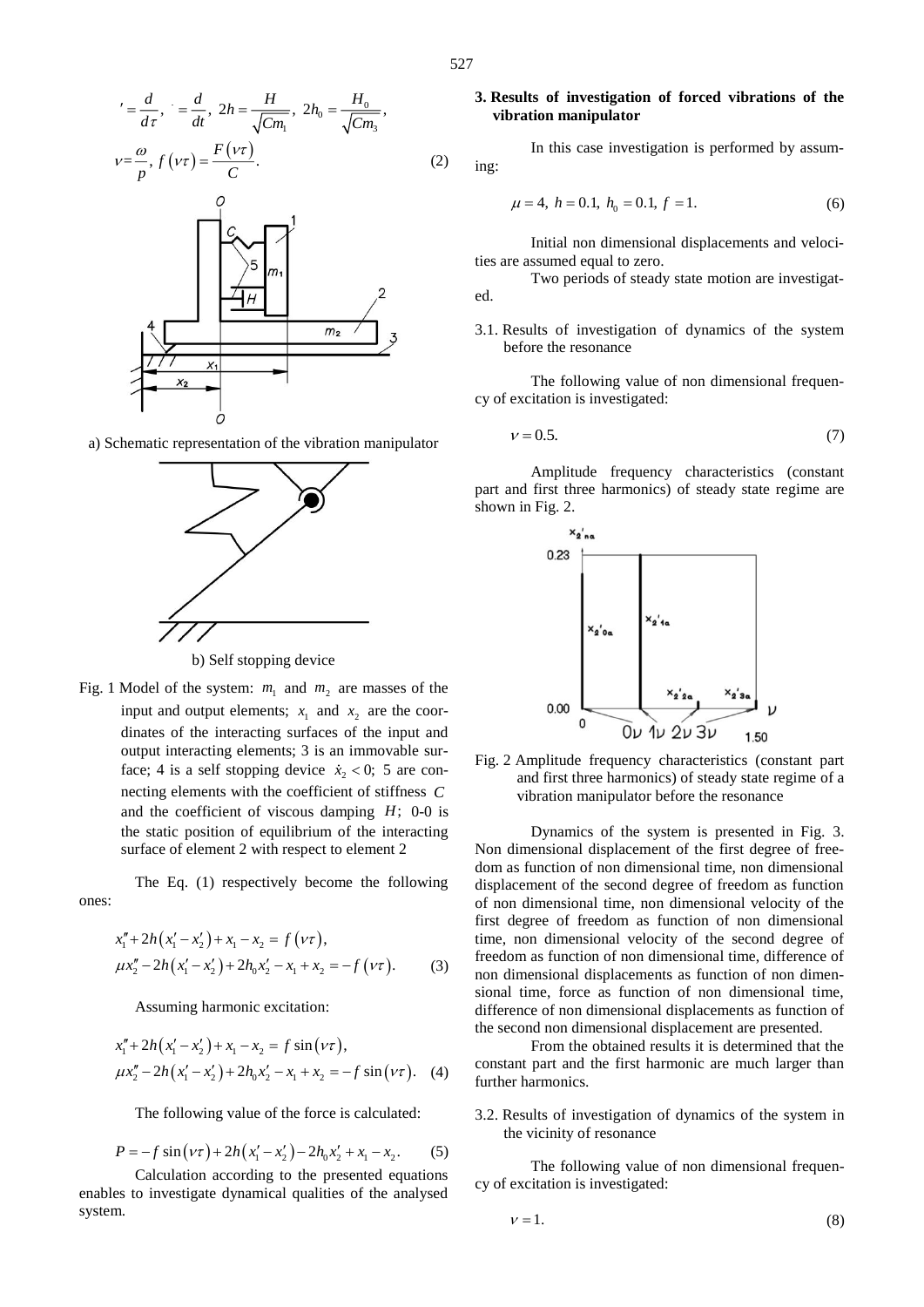sional time, force as function of non dimensional time, difference of non dimensional displacements as function of the second non dimensional displacement are presented.

Amplitude frequency characteristics (constant part and first three harmonics) of steady state regime are shown in Fig. 5.

From the obtained results it is determined that the constant part and the first harmonic are much larger than further harmonics.

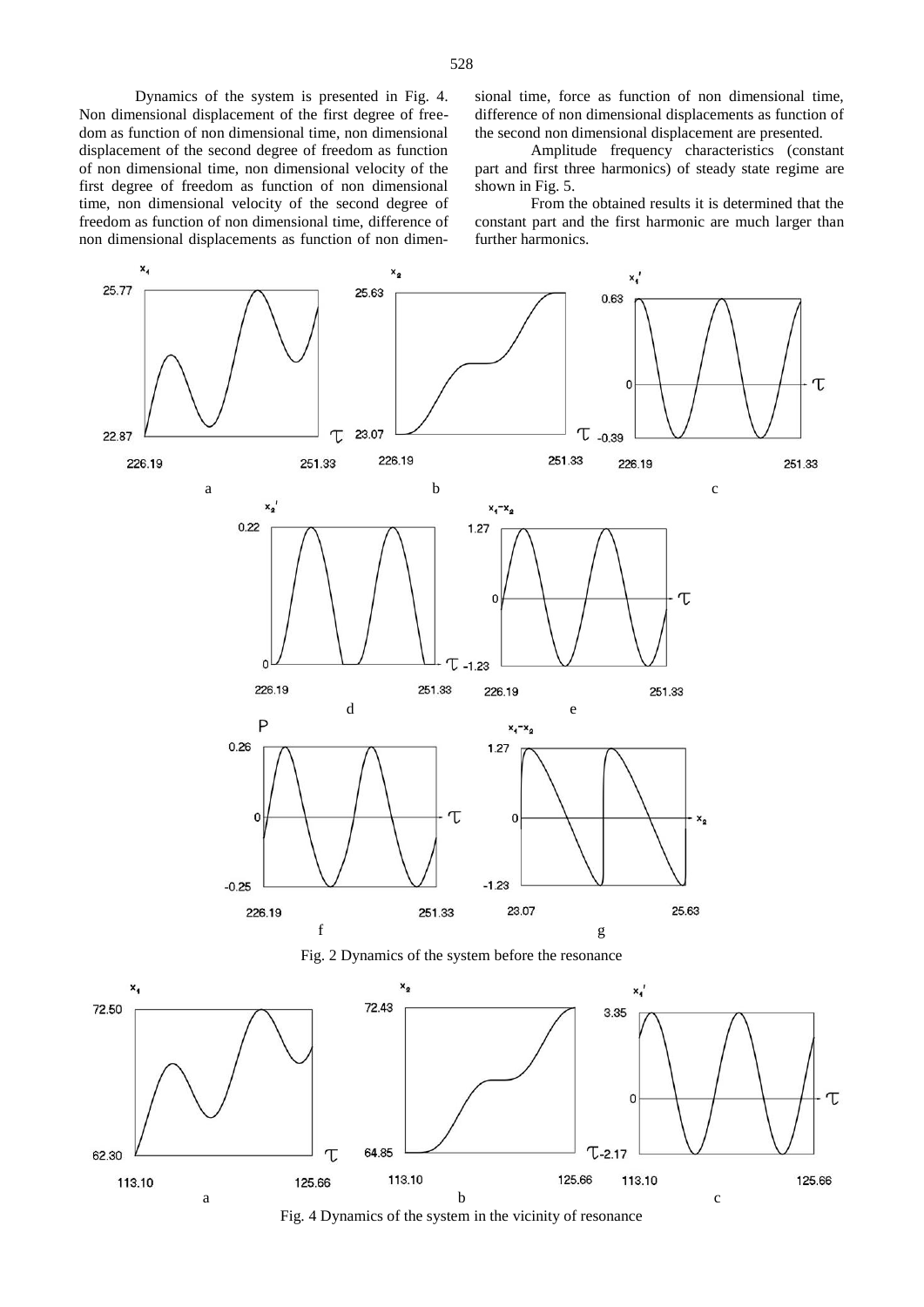



Fig. 4 Continuation



- Fig. 5 Amplitude frequency characteristics (constant part and first three harmonics) of steady state regime of a vibration manipulator in the vicinity of resonance
- 3.3. Results of investigation of dynamics of the system after the resonance

The following value of non dimensional frequency of excitation is investigated:

$$
v = 2.\t\t(9)
$$

Dynamics of the system is presented in Fig. 6. Non dimensional displacement of the first degree of freedom as function of non dimensional time, non dimensional displacement of the second degree of freedom as function of non dimensional time, non dimensional velocity of the first degree of freedom as function of non dimensional time, non dimensional velocity of the second degree of freedom as function of non dimensional time, difference of non dimensional displacements as function of non dimensional time, force as function of non dimensional time,

difference of non dimensional displacements as function of the second non dimensional displacement are presented.

Amplitude frequency characteristics (constant part and first three harmonics) of steady state regime are shown in Fig. 7.

From the obtained results it is determined that the constant part and the first harmonic are much larger than further harmonics.

3.4. Conclusions about the results of investigation of dynamics of the system

The presented graphical relationships reveal the dynamic behavior of the investigated system for various parameters of the analysed dynamical model of a vibration manipulator. Some of the graphical relationships for the three investigated cases (before the resonance, in the vicinity of the resonance and after the resonance) look similar to each other, but one is to take into account substantial differences in the values of the represented quantities. From the obtained results it is determined that the constant part and the first harmonic are much larger than further harmonics and that their values substantially depend on the frequency of excitation.

From the presented results it can be noted that the average velocity of motion of the investigated system in the vicinity of resonance is much higher than before the resonance and than after the resonance. Thus the problem of determination of optimal frequency of excitation arises and it is solved further in this paper.

529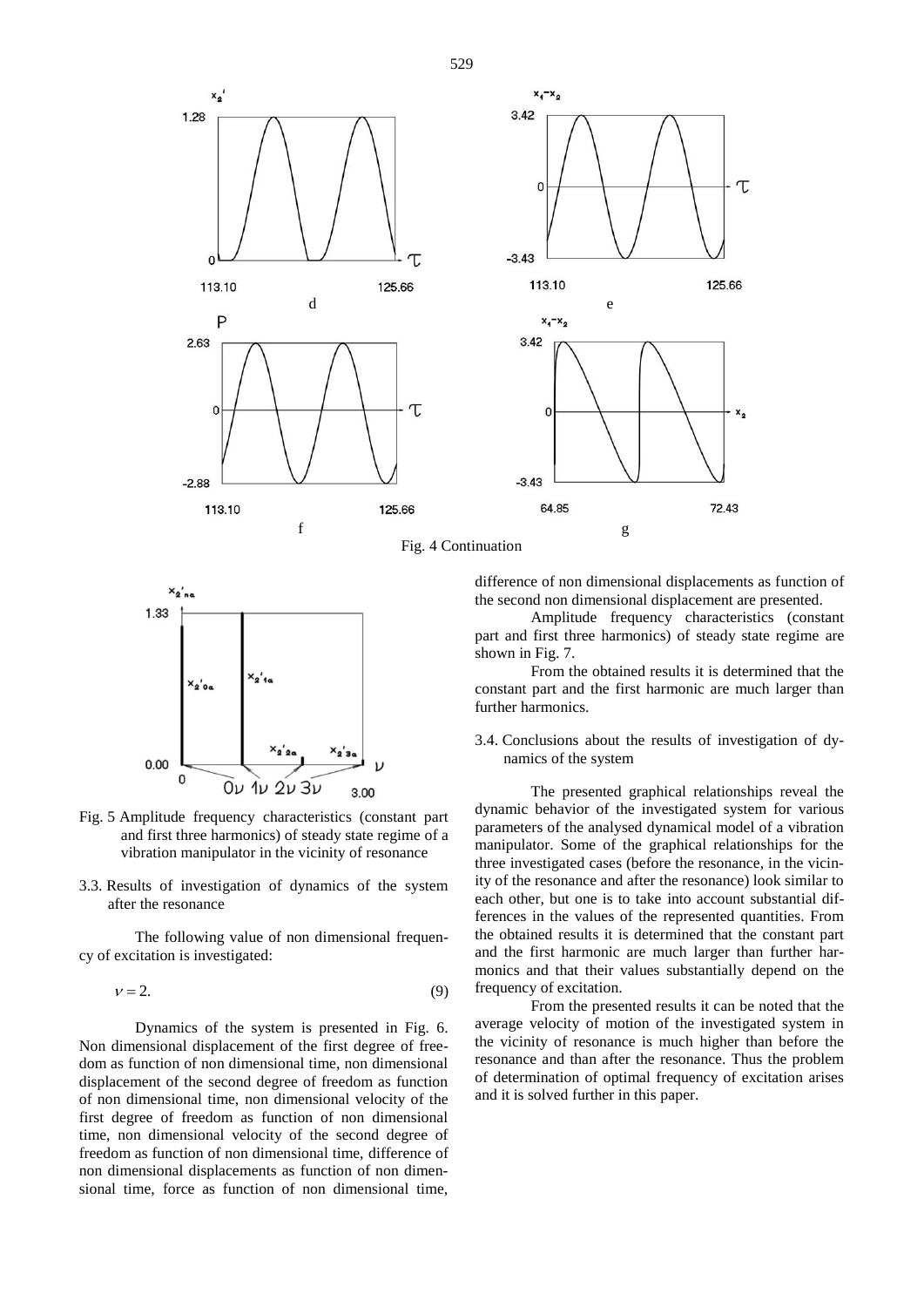

Fig. 6 Dynamics of the system after the resonance





Fig. 7 Amplitude frequency characteristics (constant part and first three harmonics) of steady state regime of a vibration manipulator after the resonance

#### **4. Determination of optimal operation regime of the vibration manipulator**

Average velocity of the second degree of freedom in steady state regime as function of frequency of excitation for various values of amplitude of excitation is presented in Fig. 8. Average velocity as function of frequency of excitation corresponds with the results presented in the amplitude frequency characteristics.



From the obtained results optimal frequency of excitation corresponding to maximum average velocity of the second degree of freedom in steady state regime is determined and is indicated in the figure. From the obtained results it is seen that optimal frequency of excitation is shifted from the resonance frequency investigated earlier. This fact takes place because of damping and nonlinear effects in the investigated vibration manipulator.

530